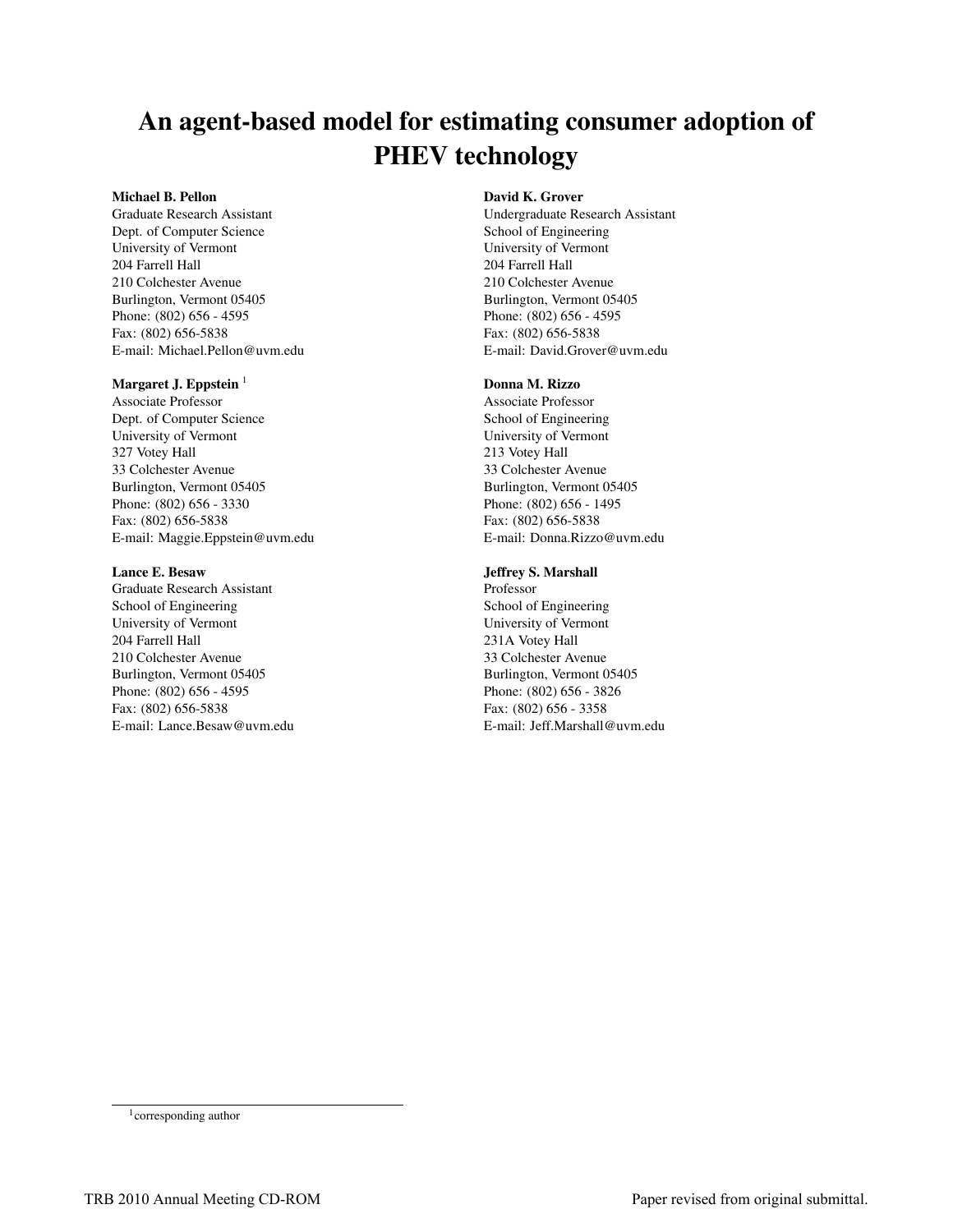# **ABSTRACT**

This study presents a prototype of a spatially-explicit and socially-embedded agent based model to study adoption of plug-in hybrid vehicle (PHEV) technology under a variety of scenarios. Heterogeneous agents decide whether or not to buy a PHEV by weighing environmental benefits and financial considerations (based on their personal driving habits, their projections of future gas prices, and how accurately they estimate fuel costs), subject to various social influences. Proof-of-concept results are presented to illustrate the types of questions which could be addressed by such a model, and how they may help to inform policy-makers and/or vehicle manufacturers. For example, our results indicate that simple web-based tools for helping consumers to more accurately estimate relative fuel costs could dramatically increase PHEV adoption.

 $4,824$  words + 5 figures =  $6,074$  words total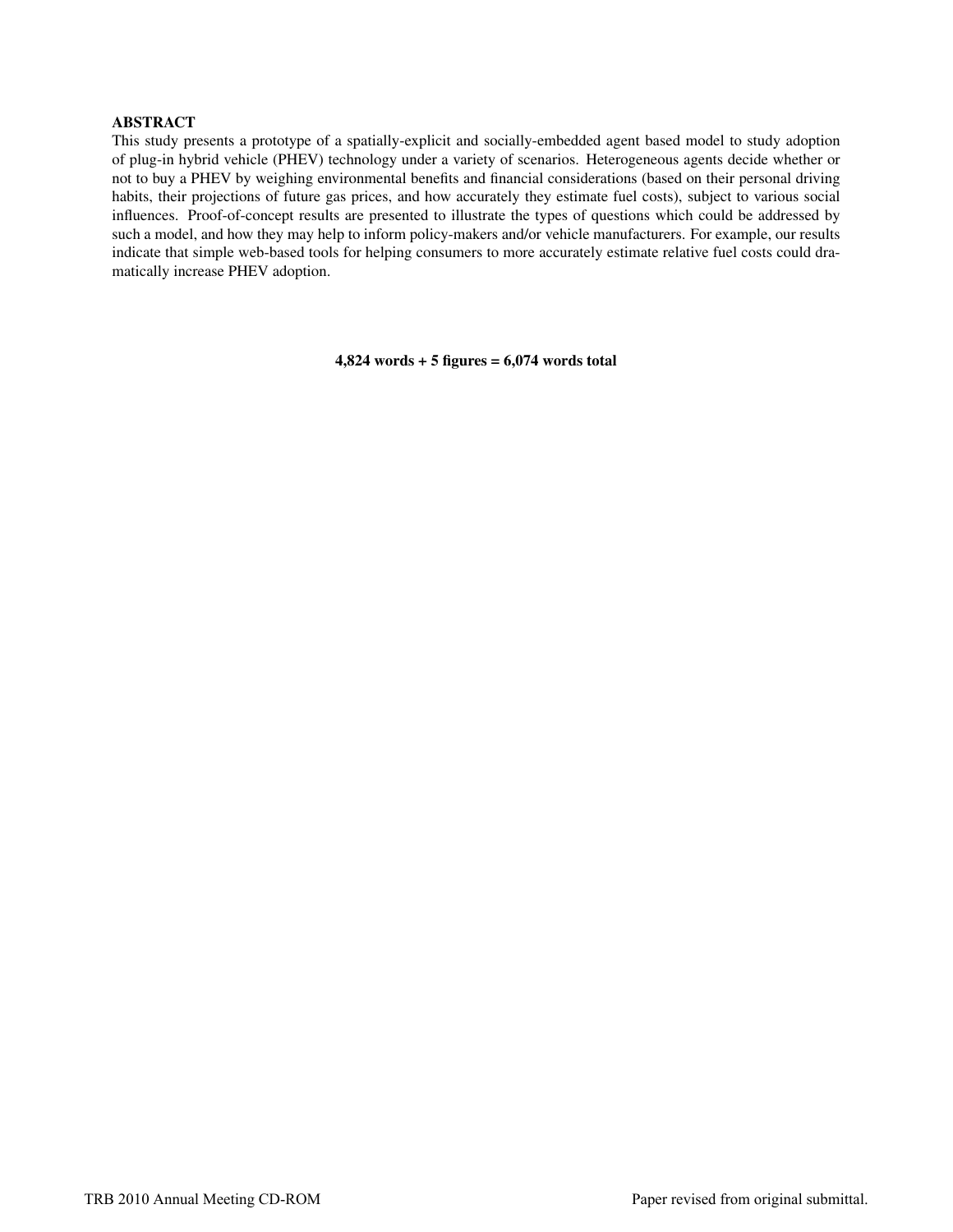## INTRODUCTION

 Plug-in hybrid electric vehicles (PHEVs) have been proposed as a logical next step in the evolution of sustainable transportation technologies (1). A recent joint report by the Electric Power Research Institute (EPRI) and the National Resources Defense Council (NRDC) (2) found that PHEVs have the potential to substantially reduce green house gas (GHG) emissions, assuming sufficient penetration into the market. From a consumer perspective, PHEVs offer the higher fuel efficiency of electric vehicles (EVs) within the electric assist range, but also the convenience and flexibility of traditional fuels and existing refueling infrastructure for longer trips. Based on average U.S. commuting distance  $(around 12 miles/day (3))$ , most daily consumer travel would be in the 30-40 mile electric assist range afforded by some current PHEV conversion kits (4), even if recharging is only available at home. Emissions from recharging PHEVs are significantly lower than for gasoline and diesel motor fuels, even for coal-fired electricity generation (assuming CO<sup>2</sup> storage and capture) (2), and as primary sources of power for the electric grid become greener in future years, emission reductions will be even further reduced. 12 Assuming that vehicle manufacturers are successful in introducing an array of OEM PHEVs within the near future, there will still be significant barriers to widespread early adoption of new PHEV technologies that must be overcome. In a 2008 survey, 69% of respondents reported little or no familiarity with PHEV technology (5). Many consumers are hesitant to adopt new technologies before they are tried and tested (6), and there may be significant consumer uncertainty about potential problems such as battery life and replacement costs, and vehicle recharging time, which would contribute to this hesitancy. Uncertainties in future petroleum prices, pricing and power sources for electricity generation (which vary regionally and by time of day), and trip lengths, make it difficult for consumers to accurately calculate the relative financial and/or environmental trade-offs of PHEVs relative to other vehicles. While

 awareness of global climate change is generally high in the U.S. (60% report worrying about this a great deal or a fair  $_{21}$  amount (7)), it is not clear how much consumers will weigh the environmental benefits of a vehicle against personal financial considerations when making a vehicle purchasing decision. To further complicate the matter, consumer choices are not necessarily rational (especially when these require difficult calculations), and are often influenced by

others in their social and geographical networks.

 In the coming years, both policy-makers and PHEV manufacturers will have a strong interest in gauging adoption rates of PHEV technology, and in determining ways to influence the market. Discrete choice models, in combination with logit analysis, have been a dominate framework in transportation for modeling consumer vehicle  $_{28}$  choice and use (*e.g.*, to ascertain the influence of feebate programs on fuel efficiency in new vehicle purchases  $(8, 9)$ ,  $_{29}$  in modeling consumer preferences for alternative-fuel vehicles (10, 11) and for measuring the influence of residential density of household's vehicle fuel efficiency and usage choices (12). Most of these statistically based approaches 31 assume a static distribution of decision strategies and do not support changes in consumer behavior in response to social or other external pressures. Various logit models (13, 14, 15, 16) have also highlighted the importance of accounting for heterogeneity among vehicle consumers and have begun to incorporate some spatial and social influences on vehicle choice. In contrast, agent-based models (ABMs) stochastically simulate spatially-explicit interactions and behaviors of autonomous and heterogeneous agents in order to observe and study the emergence of coherent (but dynamic) system behaviors at larger scales in space and/or time. ABMs have become increasingly popular in transportation studies (17, 18, 19, 20, 21).

 Real vehicle consumers weigh the costs and benefits of vehicle characteristics including fuel efficiency, seat- ing and cargo capacity, safety, reliability, etc., when determining which vehicle to purchase (13). However, in the future, it is not unreasonable to assume that many comparable vehicle types will be available with and without a <sup>41</sup> plug-in option. In this case, regardless of consumer preferences for other characteristics, the primary barrier to PHEV adoption would be the price premium due to the plug-in battery (as indicated in (22)). In order to avoid having to make up specifications for a wide range of potential PHEV models, and make a host of other assumptions regarding vehicle model selection, this study has opted to focus on modeling a subset of new-car buyers who have already narrowed their selection to a Prius-like HEV and PHEV, for which performance characteristics where easily obtained (4). Consumers agents thus make their decision based on perceived trade-offs between initial vehicle price, vehicle fuel efficiency, and environmental costs of the HEV and PHEV. In the future, as other types of PHEVs become available, one could add additional layers of vehicle selection criteria. This work is intended as proof-of-concept of insights that can be gained by such a model, how such information might be used to positively influence PHEV adoption, and what sorts of information must be gathered to make the model more realistic.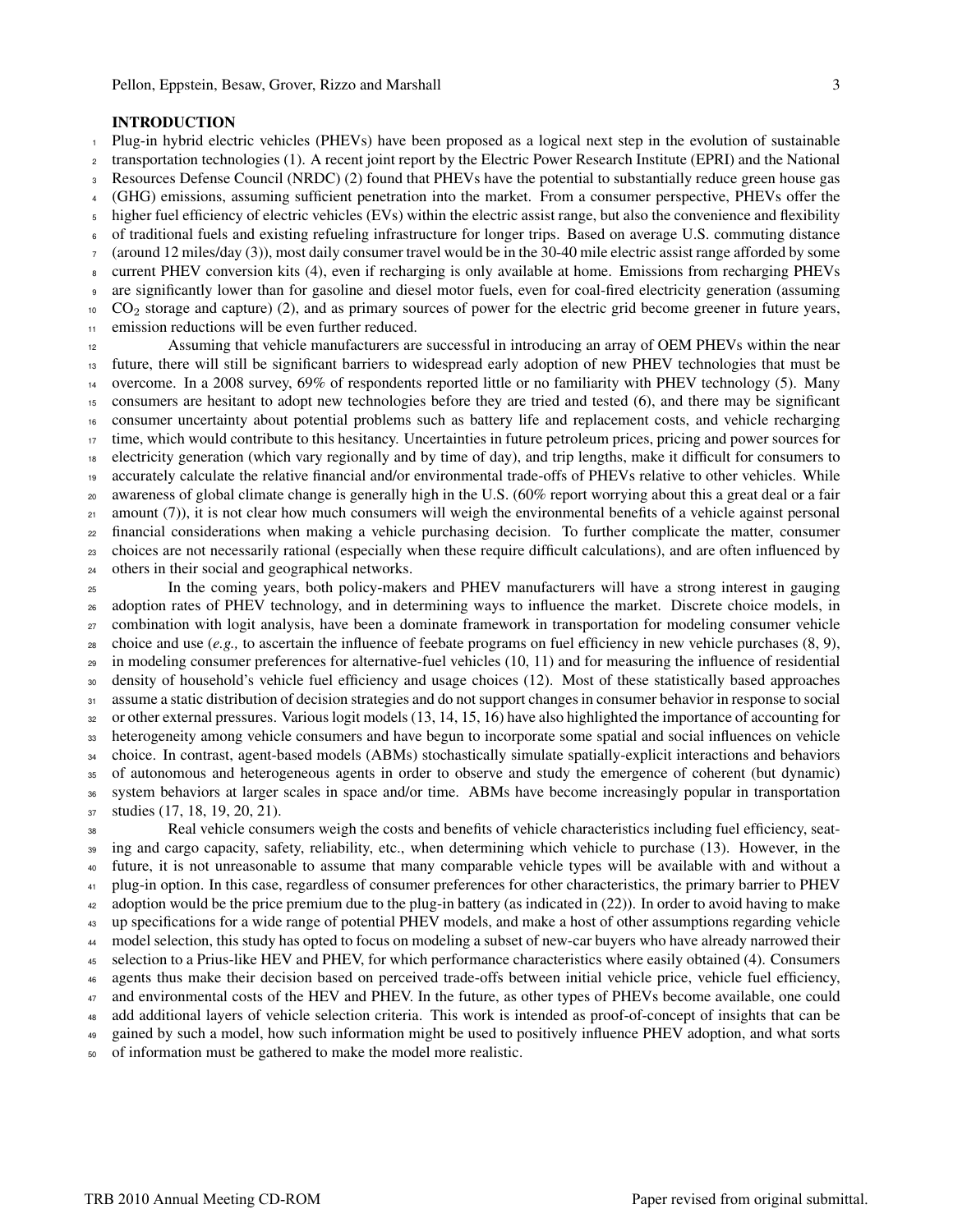| <b>Consumer attribute</b>          | Allowable ranges in current simulations and how initialized                            |
|------------------------------------|----------------------------------------------------------------------------------------|
| Annual salary                      | \$30K to \$250K, median \$65,000 (beta distributed, spatially-correlated); see 2a      |
| Age                                | 16 to 85, median 39 yrs (beta distributed; positively correlated with salary and       |
|                                    | threshold T)                                                                           |
| Residential location               | x,y coordinates in a $15 \times 15mi^2$ region (normally distributed overlapping towns |
|                                    | of various sizes); see 2a                                                              |
| Expected number of years to        | mean 9 yrs (3), std 3 yrs (normally distributed; negatively correlated with salary     |
| own a car before buying one        | and annual driving distance)                                                           |
| Annual driving distance            | 500 to 380K, median 12K miles (3) (log-normally distributed; weakly nega-              |
|                                    | tively correlated with salary); see 2c                                                 |
| Radius of spatial neighborhood     | Annual driving distance/(3658)                                                         |
| Spatial radius of social network   | 0 to 5 miles (uniformly distributed)                                                   |
| Threshold for willingness to       | $mean = 0$ , std=0.2 (normal distribution; negatively correlated with salary, posi-    |
| consider new PHEV technol-         | tively correlated with age); thus, roughly one half of new car buyers are initially    |
| ogy(T)                             | willing to consider a PHEV (consistent with (22)).                                     |
| Susceptibility of to social influ- | 0 to 1, median = $0.09$ (beta distributed)                                             |
| ence (SS)                          |                                                                                        |
| Greenness $(G)$                    | 0 to 1, median $0.17$ (beta distributed), see Figure 2(d)                              |
| Years of look-ahead in comput-     | Ternary categories: 0, 1, or 2 (where 0 means 0 years, 1 means 1 year, and 2           |
| ing fuel operating costs (Y)       | means expected years of ownership of the car); initial distribution all agents 0,      |
|                                    | agents uniformly distributed from 0 to 2, all agents 2                                 |
| Current vehicle age                | Initialized to mean of 5 yrs, std 2 yrs (truncated to a non-negative normal distri-    |
|                                    | bution)                                                                                |
| Current vehicle mpg                | Initialized to mean of 25.1 mpg (23), std of 5.3 (normally distributed)                |

Table 1: Primary consumer agent attributes and how they are initialized. Attributes G,Y may increase dynamically; vehicle age is updated annually, and vehicle mpg is adjusted when a new car is purchased.

## 51 **MODEL DESCRIPTION**

 Although space limitations preclude us from a thorough description of the model, Table 3 lists the primary attributes most relevant to the studies described here, roughly characterize how these distributions were initialized, and cite available data sources utilized. For simplicity, salary and age are treated as static attributes, and everything is assumed to be in inflation-adjusted 2009 dollars. The model accounts for non-normal distributions as well as spatial and inter- attribute correlations in agent demographics that may influence vehicle selection. Spatial correlation of salaries were generated using the turning-bands method (24), and the additional parameters that were correlated to salary were generated using multivariate normal distributions, which were subsequently transformed to the desired distributions. Beta distributed data was generated by transforming normally distributed data as described in (25).

 Agents have heterogeneous social and geographic networks, and different agents have different suscepti-61 bilities to being influenced by others in their social network. The social network of an agent is demographically determined as the intersection of other agents who (a) live within that agent's spatial radius of their social network, 63 (b) are of similar age ( $\pm$  5 years), and (c) have a similar salary ( $\pm$  \$10,000); see Figure 1. This results in fat-tailed distributions, see Figure 1, which are typical for social networks (e.g., (26)). The neighborhood in which an agent is able to perceive the composition of the fleet is the union of agents in their social network and agents within their spatial neighborhood (which is based on their typical driving distance). Because of the heterogeneity in residence locations, social network sizes, and driving distances, there is considerable heterogeneity in the sizes of neighborhood

<sup>68</sup> fleets perceived by the agents.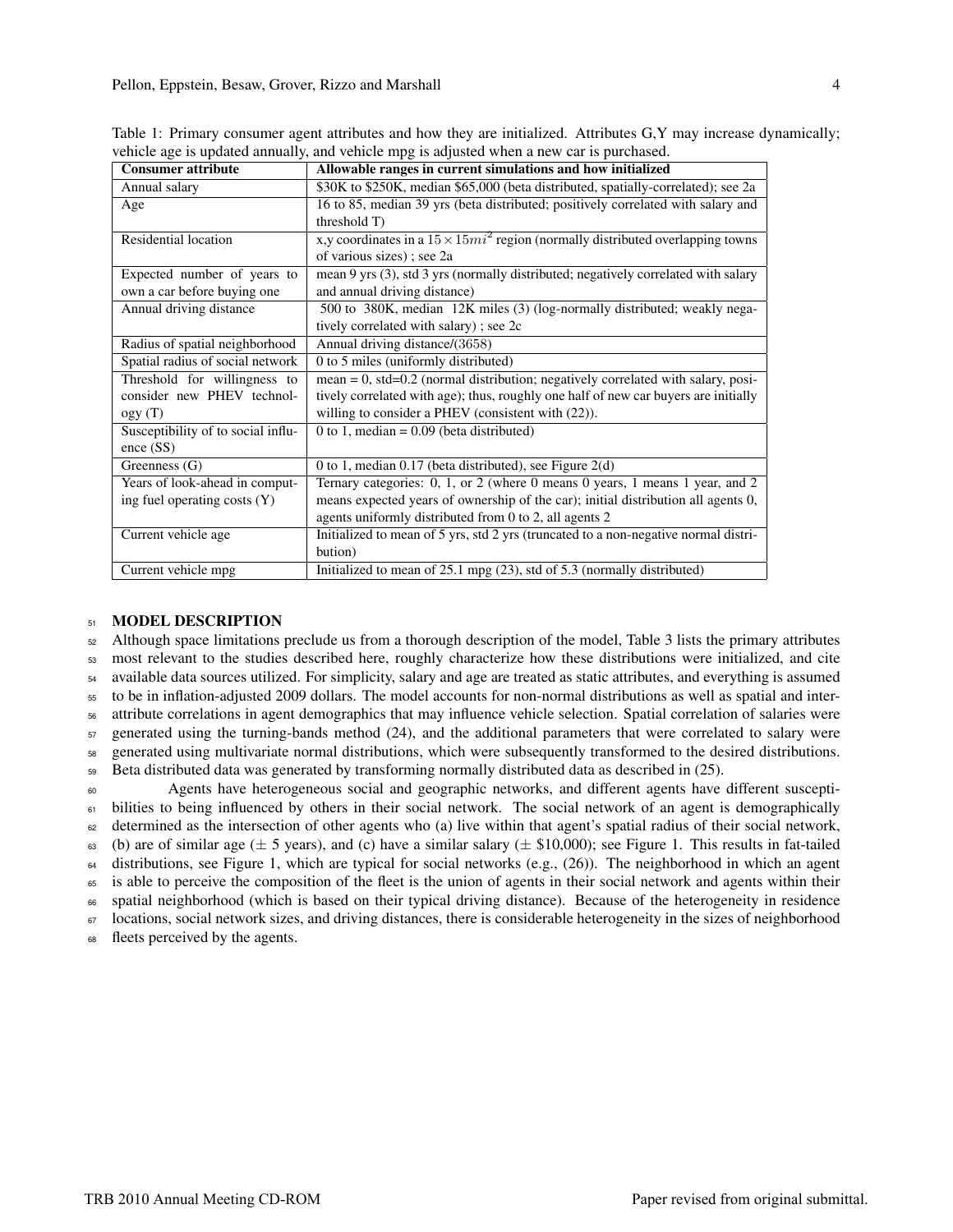

Figure 1: Example social network and geographical network of a representative focal agent (shown with a star). All other agents within the focal agent's unique spatial radius (dashed circle) are in its spatial neighborhood (open circles), and all agents that are within the focal agent's unique maximum social network radius (dotted circle) and have similar age and salary demographics are in its social network (faces). The resulting degree distribution (*i.e.*, number of friends per agent) of a representative social network for 1000 agents.

| 69       | Agents are updated asynchronously on an annual basis, as follows: For each year in the simulation                                                         |
|----------|-----------------------------------------------------------------------------------------------------------------------------------------------------------|
| 70       | 1) For each agent (in random order), update attributes based on social influences                                                                         |
| 71       | 2) For each agent (in random order)                                                                                                                       |
| 72       | a) Stochastically determine whether to consider buying a car                                                                                              |
| 73       | b) If the agent decides to buy a new car this year                                                                                                        |
| 74<br>75 | i) If the proportion of PHEV's in the vehicle fleet perceived by this agent exceeds this agent's adoption<br>threshold                                    |
| 76       | 1) Determine the cost $C$ of the HEV and PHEV, based on purchase price and fuel costs estimated                                                           |
| 77<br>78 | for either 0 yrs, 1 yr, or the expected number of yrs that the agent would own their next vehicle,<br>according to the agent-specific variable Y.         |
| 79<br>80 | 2) Determine the relative costs $RC$ of the two vehicles as<br>$RC = (C_{PHEV} - C_{HEV})/C_{PHEV}$                                                       |
| 81<br>82 | 3) Determine the amount of gas per year $GPY$ used by each vehicle, accounting for time on<br>plug-in electric-assist range                               |
| 83       | 4) Determine the relative environmental benefits REB of the available vehicles as                                                                         |
| 84<br>85 | $REB = (GPY_{HEV} - GPY_{PHEV})/GPY_{HEV}$<br>5) Determine the relative desirability $D$ of the two vehicles as<br>$D = G \times REB - (1 - G) \times RC$ |
| 86<br>87 | 6) If $D > 0$ , buy the PHEV, else if $D < 0$ buy the HEV (else choose randomly)                                                                          |
| 88       | ii) Otherwise, buy the HEV                                                                                                                                |
| 89       | c) Otherwise keep current car and age it by one year                                                                                                      |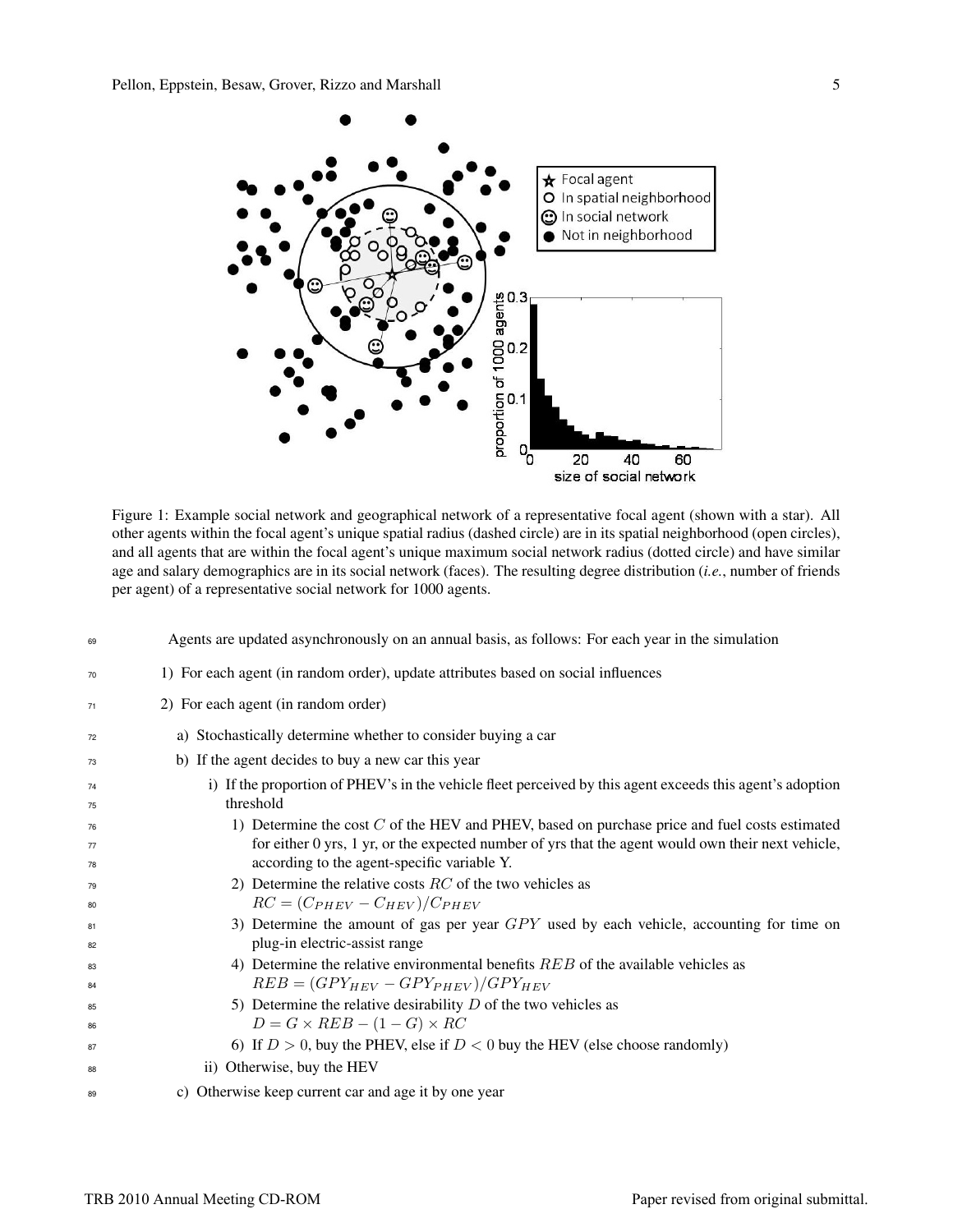#### Pellon, Eppstein, Besaw, Grover, Rizzo and Marshall 6

 The probability of buying a car in a particular year in Step 2a is based on a normal cumulative distribution 91 probability curve centered on the expected number of years this agent likes to own a car, but an agent will not buy earlier than its preferred time unless there is a vehicle available for purchase that is sufficiently more efficient than the 93 currently owned car. In step 2bi, the agent determines the proportion of PHEVs in its neighborhood, and only if that exceeds that agent's personal threshold will the agent consider adopting the new PHEV technology (as in the threshold based influence models of (27, 28). In all cases, simulations were started the year that PHEVs are introduced, so that some early adopters are required or no one will buy the PHEV.

97 In step 2bi1, the agent assesses the anticipated cost of each vehicle (C). If their ternary attribute  $Y = 0$ , only the purchase price of the vehicle is considered. Otherwise, the agent also estimates fuel costs over the next year (if  $99 \ Y = 1$ ) or over the expected duration of ownership (if  $Y = 2$ ), taking into account the number of miles they expect to drive each day, one of three projected gas price scenarios (see Figure 2b) and PHEV recharging costs at \$0.11 per kwh (29). Based on data reported at (4), the HEV's fuel economy is assumed to be 45 mpg, while the PHEV's is assumed to be 105 mpg when running in plug-in battery assist mode and 45 mpg otherwise, with a 5 kWh plug-in battery with a range of 35 miles and a 5.5 hr charging time. Environmental costs incurred by electricity generation vary widely by region and time of recharging, and are not currently considered in the model; rather the environmental benefit of the PHEV is assumed to be the proportionate reduction in the projected amount of gasoline used (step 2bi4). In step 2bi5, greenness (G) is used to weight the relative perceived environmental benefits vs. the relative estimated financial costs of the two vehicles in deciding which vehicle to purchase (step 2bi6). Both Y and G may be stochastically increased through social influence, based on (a) whether a randomly selected agent from the social neighborhood (selected proportionate to the Euclidean distance between certain agent attributes, in keeping with conformity theories (30, 31)) has a higher greenness value and (b) the agent's susceptibility to social influence.

## **EXPERIMENTS**

 Preliminary experiments were designed to illustrate the types of questions which could be addressed by such a model, and how they may help policy-makers and/or vehicle manufacturers to assess potential influences on adoption of

PHEV technology.

## Representative Run

 The first experiment is merely a representative run to show annual PHEV purchases, and reasons for purchase, us- ing the 10,000 agents shown in Figure 1, a low (possibly subsidized) PHEV price premium of \$5000, moderately increasing gasoline prices (as shown in Figure 2b, middle line, which indicate an increase to \$4.87/gallon in year 14), heterogeneous but mild susceptibilities to social influence (beta distributed between 0 and 1 with a median susceptibil-120 ity of only 0.09), and initially heterogeneous (uniformly distributed) fuel cost lookahead  $(Y)$  by the agents. That is, at year 0 one third of the agents ignored potential fuel cost savings by the PHEV and only considered the price premium in assessing the financial implications of a vehicle purchase  $(Y = 0)$ , one third of the agents computed potential fuel 123 savings for 1 year only  $(Y = 1)$ , and the remaining third computed potential fuel savings for the number of years they 124 anticipate owning the vehicle  $(Y = 2)$ .

## Gasoline prices, premiums and projected fuel costs

 The second set of experiments was designed to highlight the potential increase in PHEV purchases when consumers are accurately able to forecast savings in fuel costs, as a function of gasoline price projections (ranging from low to medium to high, as shown in Figure 2b) and PHEV price premiums of \$5000 (low) and \$10,400 (the latter being the current cost of an available PHEV conversion kit (4)). Here, the two extremes of how agents compute fuel savings projections were modeled, ranging from populations of agents who all computed projected fuel costs over the expected duration of ownership of the vehicle  $(Y = 2)$  to populations of agents who all ignored fuel costs and only considered 132 the initial price premium in computing relative vehicle costs  $(Y = 0)$ . For computational efficiency in these simu- lations we used populations of 1000 agents each, as prior experimentation had showed that results were very similar between 1,000 and 10,000 agent simulations. Note that recharging costs are small relative to gasoline costs, so the model is relatively insensitive to potential increases in electricity costs, and the later was not explicitly varied.

## 136 RESULTS

## Representative Run

Figure 3 shows the results from the representative run described above. The top line in Figure 3 illustrates how many

agents considered buying a car in a given year (dotted line with circles). Since PHEVs are assumed to be introduced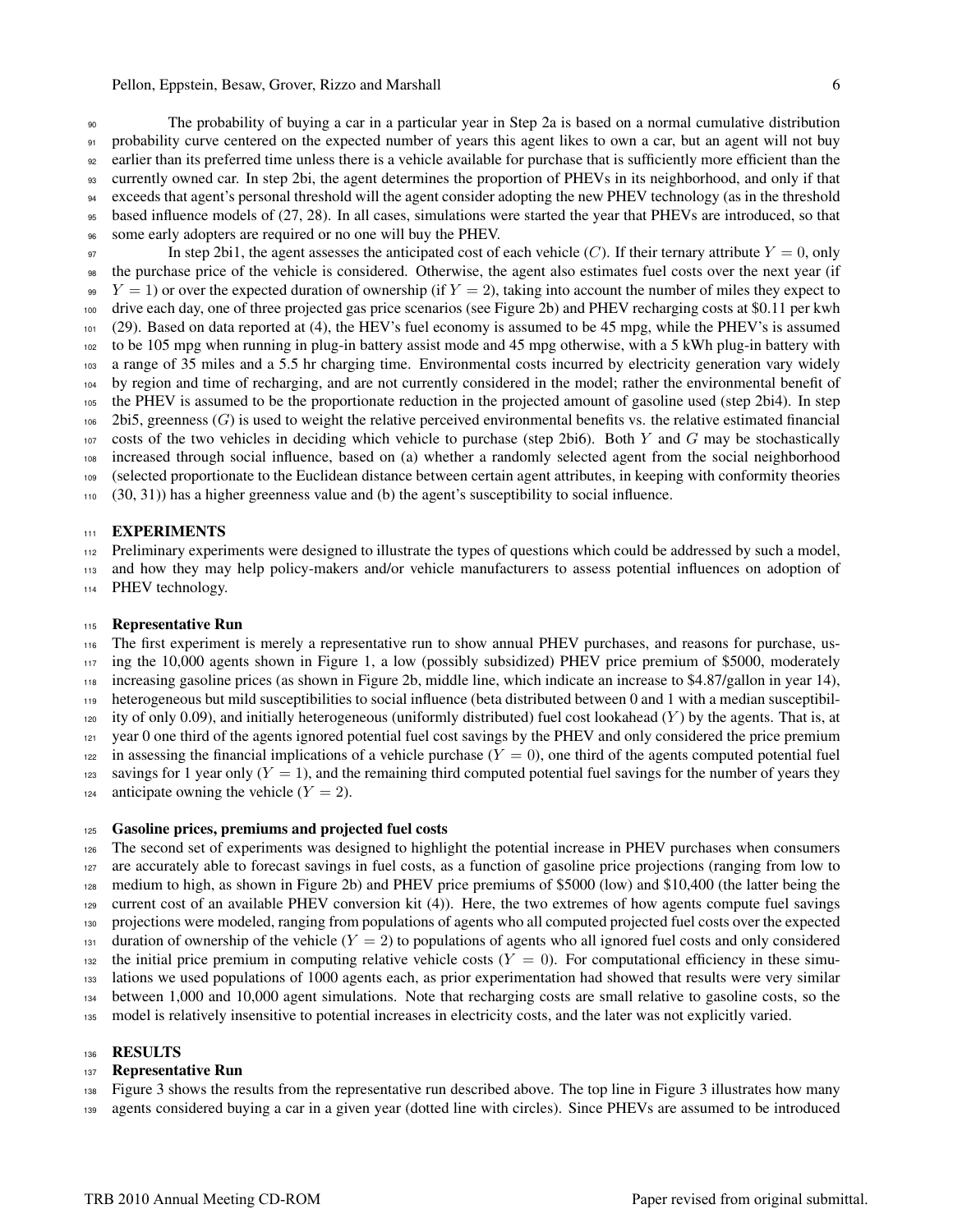

Figure 2: (a) Residential locations and spatial distribution of annual salaries for the representative 10,000 member population reported on in the Results Section; b) three gas price projection scenarios (high and low scenarios taken from (29)); c) histogram of annual vehicle miles traveled (VMT) for the 10,000 agents (0.6% of agents had maximum VMT greater than 100,000 miles, but here the x-axis has been truncated for visual clarity); d) initial greenness G of the 10,000 agents are beta distributed with a median of 0.2.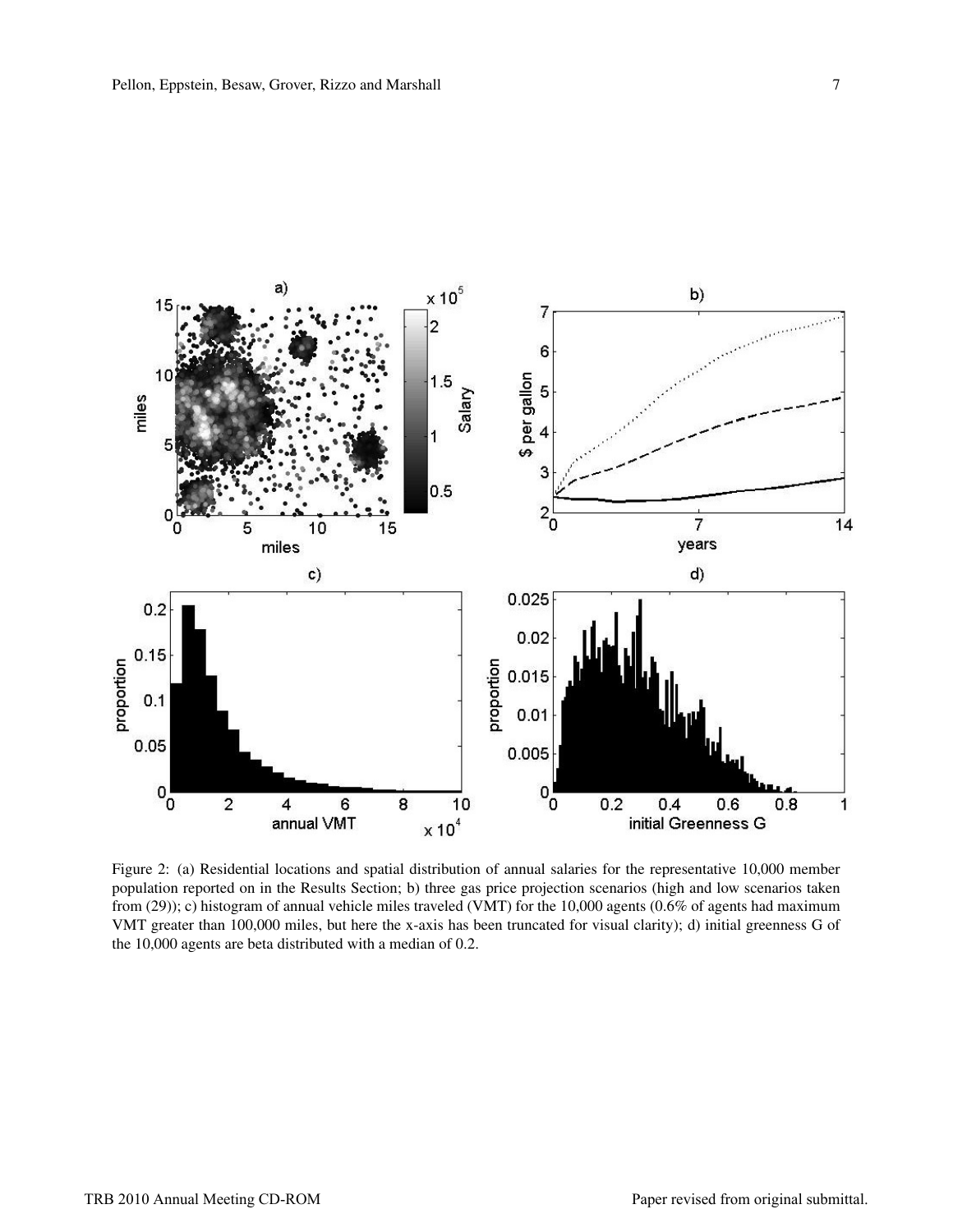

Figure 3: Representative results for one simulation using the 10,000 member population shown in Figure 2a,c,d with the middle gas price projection shown in Figure 2b. Other specifications of the simulation are described in the text. The y-axis denotes proportion of the population.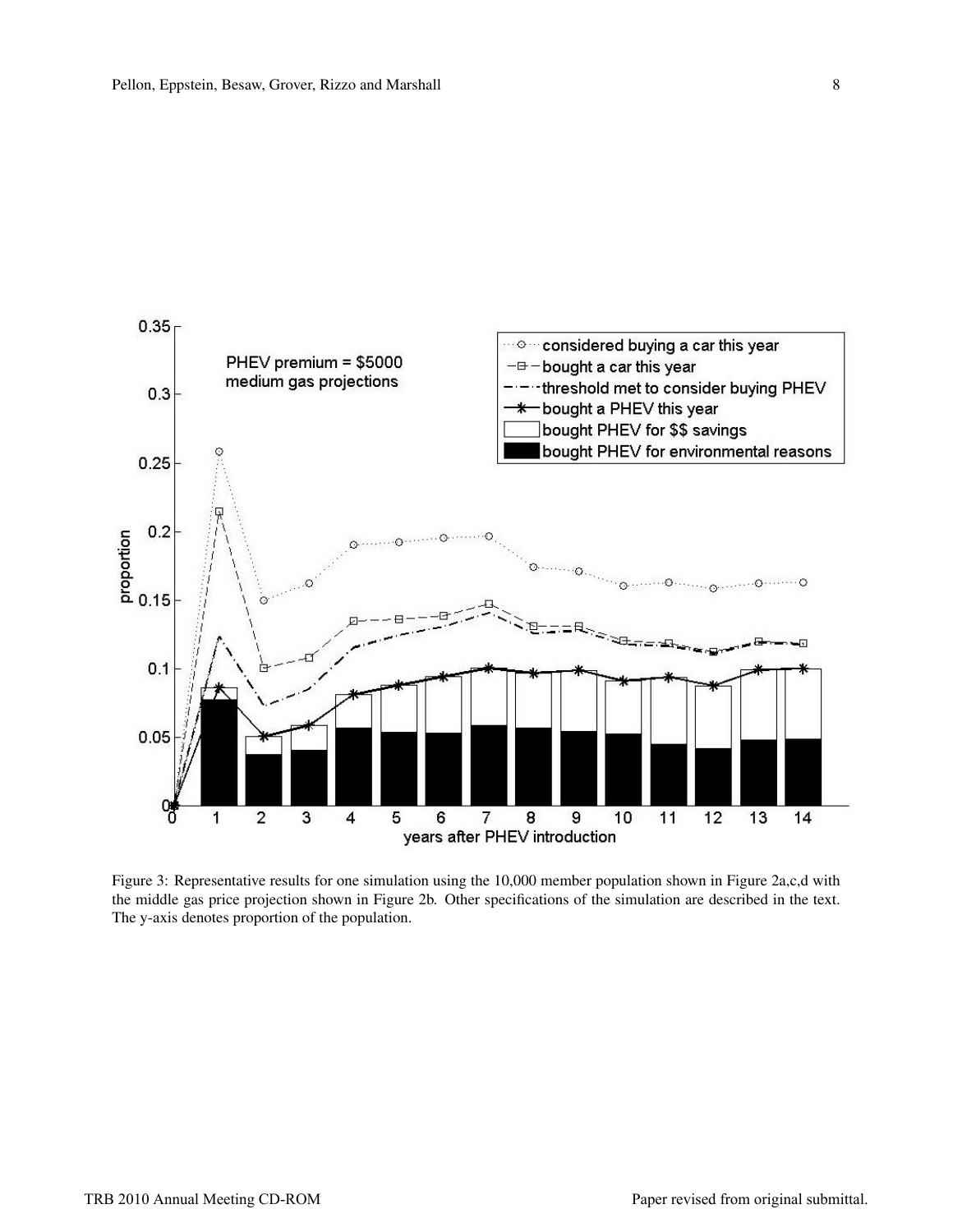in year 1, and the initial mpg of the fleet is set to 25.1, the large increase in fuel efficiency of the PHEVs relative to the initial fleet results in a spike in the number of vehicle owners willing to consider buying a new car in year 1. Of these, 83% actually went through with a vehicle purchase (dotted line with squares), although of these 60% selected the HEV and only 40% selected the PHEV (solid line with asterisks at the top of the stacked bars). Agents who opted to purchase an HEV over a PHEV did so for one of two reasons: (a) only 57% of the initial buyers in this simulation were willing to be early adopters of the PHEV technology (the dash-dot line shows the proportion of these potential vehicle purchasers who were above their personal thresholds for considering a PHEV), and (b) only 10% of new car buyers perceived the PHEV as a better financial deal, since gasoline prices were still relatively low and most consumers only computed fuel costs for 0 or 1 year ahead. This is reflected by the composition of the stacked bars, where the black 149 portion of each bar indicates consumers who were swayed by their greenness G to purchase the PHEV, even though they thought it was more expensive in the long run, whereas the white portion of each bar reflects the PHEV purchasers who actually perceived the PHEV as cheaper in the long run, and so purchased it regardless of their greenness attribute  $152 G.$ 

 As the simulation proceeds, the proportion of new car buyers that selected the PHEV over the HEV increases monotonically from 40% at year 1 to 84% at year 14. This shift occurs for 3 reasons: (a) as the number of PHEVs in the fleet increases, the number of vehicle purchasers who were above their threshold for considering a PHEV approaches those who actually bought a car (note how the dash-dot line converges on the dashed line with squares), so the threshold becomes less and less a limiting factor in the decision, (b) due to social influence, the proportion of this population who calculate fuel costs over the anticipated number of years of ownership of a vehicle increases from 33% at year 0 to 64% at year 14, meaning that more consumers appreciate the true fuel costs savings of the PHEV; thus, the PHEV purchasers who selected the PHEV for perceived lower net costs rises from 10% at year 1 to 52% by year 11 and remains there through year 14, (c) due to social influence, the environmental greenness G of the population increases from 17% at year 0 to 27% at year 14, so more consumers were swayed by the environmental benefits of the PHEV, even when they perceived the net costs of the PHEV higher than that of the HEV. At the end of the 14 year simulation, only 19% of HEV owners had calculated fuel costs for the expected duration of vehicle ownership, as contrasted with 67% of PHEV owners. Similarly, by year 14 all HEV owners had a median greenness of 0.13, whereas PHEV owners had a median greenness of 0.22.

#### Gasoline prices, premiums and projected fuel costs

 Figure 4 depicts the cumulative PHEV adoption in this population (z-axis) over time (x-axis) as a function of the projected gasoline prices (y-axis) and PHEV price premium (surfaces a and c assume the \$5000 premium, and surfaces b and d assume the \$10,400 premium), for the two extremes in the rationality of how agents computed fuel cost 171 projections. In surfaces a and b all the agents computed projected fuel costs over the expected duration of ownership of the vehicle (Y=2), whereas in surfaces c and d all the agents ignored potential fuel savings and only considered the initial price premium in computing their cost-benefit analysis (Y=0). Consequently, surfaces c and d show no change in PHEV adoption as a function of gas prices; for these two surfaces, 100% of PHEV purchasers did so for their environmental benefits, as costs were never perceived lower for the PHEV when fuel savings were ignored. In contrast, PHEV adoption increases with increasing gas prices in surfaces a and b, although the sensitivity of PHEV adoption to rising gas prices is markedly lower when the initial price premium is reduced from \$10,400 (surface b) to \$5000 (surface a).

#### **DISCUSSION**

 The preliminary results presented here serve to illustrate the types of questions that could be addressed by an agent- based model assessing how much consumers are willing to pay for a PHEV, in exchange for projected savings in fuel costs and/or perceived environmental benefits. Such simulations could potentially be used to inform policy-makers and/or vehicle manufacturers as to which types of policies or features may have the most effect on adoption of PHEV technology. For example, the large difference between surfaces a and b, and between c and d in Figure 4 indicate the large increase in PHEV adoption that could be achieved by reducing the price premium from \$10,400 (the cost of the current Hymotion PHEV Prius conversion kit (4)) down to \$5000 (which could be achieved by governmental incentives and/or improvements in battery manufacturing technology). Regardless of the price premium, the differ- ences between surfaces a and c, and between b and d, illustrate that helping consumers to more accurately estimate fuel cost savings over their anticipated duration of ownership of a vehicle can dramatically increase PHEV adoption; this could be relatively easily accomplished through simple web-based calculators (or in kiosks in dealerships) into which consumers enter some basic information regarding their typical VMT, expected years of ownership, etc., and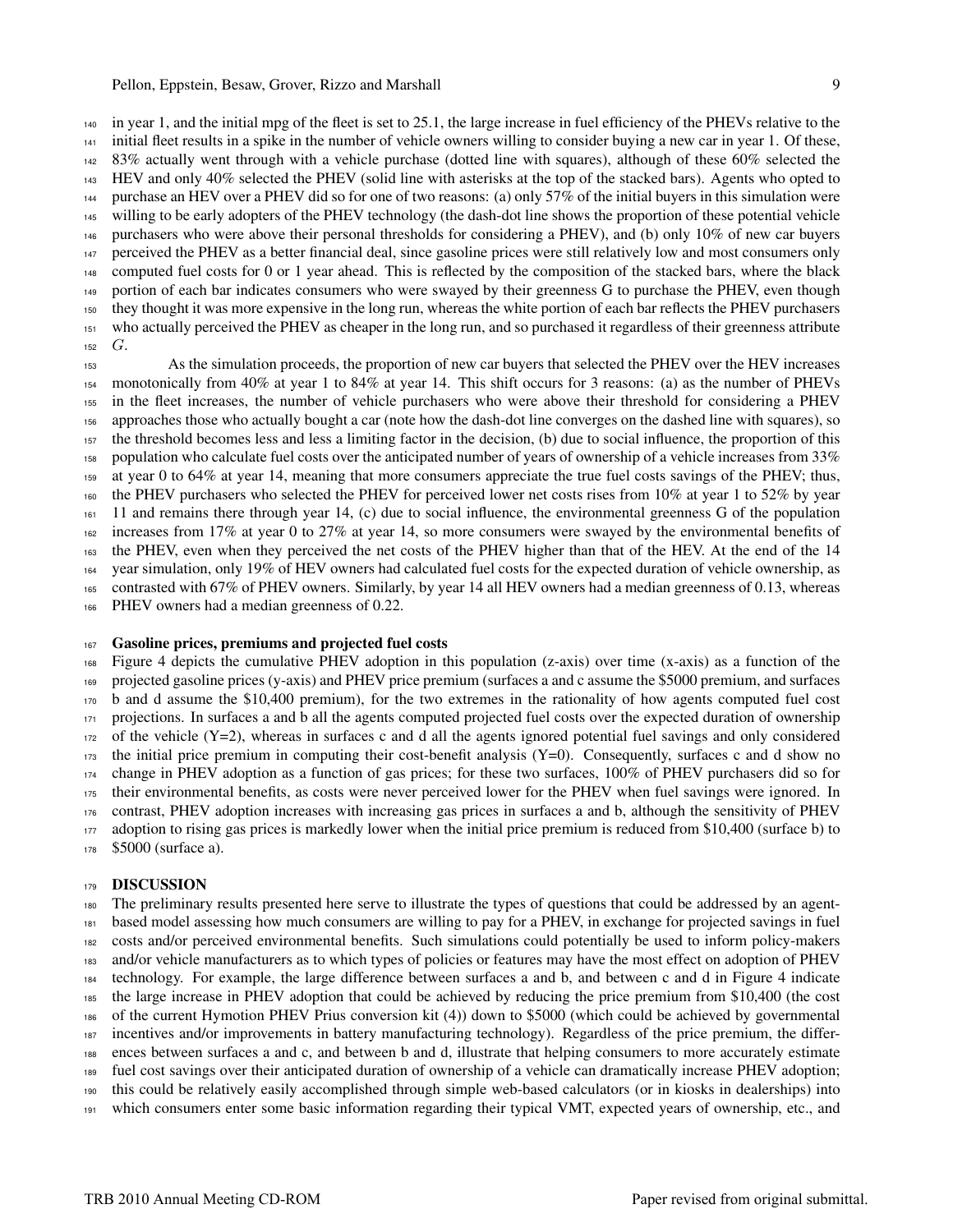

Figure 4: Time series proportion of PHEV adoption into a 1000 member population run under the three gas price projections shown in Figure 2b (denoted here by the projected price at the end of the simulation). Surfaces a) and c) assumed a \$5000 PHEV price premium, while surfaces b) and d) assumed \$10,400 PHEV price premium. For surfaces a) and b) all agents computed projected fuel savings for the expected duration of ownership of the vehicle, whereas for surfaces c) and d) all agents ignored potential fuel savings. The z-axis represents the proportion of PHEVs in each 1000 member population (representing the sub-population of vehicle consumers who have already narrowed their next vehicle purchase to a Prius-like HEV or PHEV).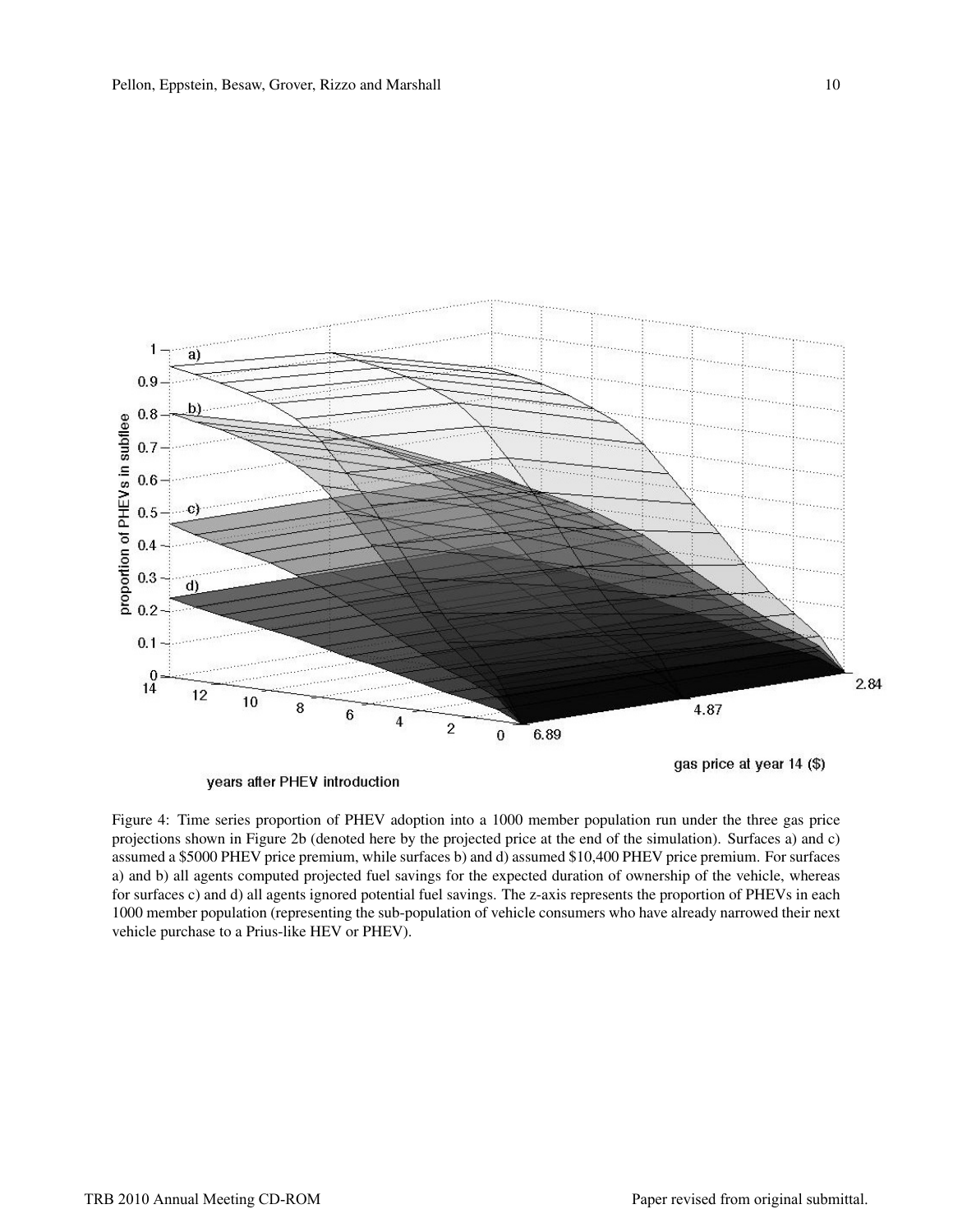which then report the amortized costs of various vehicles under different estimates of gas price increases. If such a tool were available, Figure 4 also shows how increases in gas prices (e.g., through a gas tax) could then influence PHEV adoption. Additionally, programs could be put into place to lower the thresholds at which consumers feel comfortable considering a PHEV, such as through warranties on batteries or battery exchange programs that could help to alleviate consumer uncertainties about the lifetime and replacement costs of the PHEV battery packs.

 Some aspects of the system are more difficult to directly manipulate, such as the degree that social influ- ence has on particular agents. However, new viral marketing techniques (32) can capitalize on the social diffusion of innovation, and this model could be used to explore various marketing strategies. Additionally, once the model has been extended to include feedbacks between manufacturing outputs, dealer inventories, and consumer purchas-<sup>201</sup> ing, the spatially-explicit nature of the model can be used to explore the impacts of various spatial distributions of inventory which may facilitate regionally localized rapid PHEV adoption that could ultimately increase profitability for manufacturers and system-wide PHEV penetration.

 In summary, this study has presented a prototype for a stochastic, socially-embedded, spatially-explicit agent- based model for investigating adoption of PHEV technology. This model can help to identify pressure points where the system can be most impacted by governmental and/or manufacturer policies. In addition, by helping to identify relative sensitivities of underlying assumptions and parameters this model helps to identify which types of data will be most important to collect in future studies, in order to make such a model more representative of U.S. vehicle consumer purchasing behaviors. In order to facilitate scaling the model up to a potentially nationwide scale, work is ongoing to explore the feasibility of training recurrent artificial neural networks on city-wide agent-based models, and then using these as rapid response functions that would interact with each other (and with dealer and manufacturer agents) on a nationwide scale. The results presented there also highlight the sensitivity of the model to spatial and social heterogeneity (33).

# 214 ACKNOWLEDGMENTS

 This work was funded in part by the United States Department of Transportation through the University of Vermont Transportation Research Center. We gratefully acknowledge computational resources and expertise provided by the

217 Vermont Advanced Computing Center, supported in part by NASA (NNX 06AC88G).

# References

- [1] MacCready, P., The Case for the Battery Electric Vehicles. In *The Hydrogen Economy Transition: Moving Toward the Post Petroleum Age in Transportation* (D. Sperling and J. Cannon, eds.), Elsevier Academic Press, 2004.
- [2] *Environmental Assessment of Plug-In Hybrid Electric Vehicles*. Electric Power Research Institute and The Na-tional Resources Defense Council, 2007.
- [3] *National Household Travel Survey*. http://www.bts.gov, 2001.
- [4] *Hymotion*. http://www.a123systems.com/hymotion, 2009.
- [5] Axsen, J. and K. S. Kurani, The Early U.S. Market for PHEVs: Anticipating Consumer Awareness, Recharge Potential, Design Priorities and Energy Impacts. *Institute of Transportation Studies, University of California Davis, Research Report UCD-ITS-RR-08-22*, 2008.
- [6] Dagsvik, J. K. and T. Wennemo, Potential Demand for Alternative Fuel Vehicles. *Transportation Research Part B: Methodological*, Vol. 36, No. 4, 2002, pp. 361–384.
- [7] Increased Number Think Global Warming Is Exaggerated. *Gallup*, 2009.
- [8] Mueller, M. G. and P. de Haan, How much do incentives affect car purchase? Agent-based microsimulation of consumer choice of new cars–Part I: Model structure, simulation of bounded rationality, and model validation. *Energy Policy*, Vol. 37, No. 3, 2009, pp. 1072 – 1082.
- [9] de Haan, P., M. G. Mueller, and R. W. Scholz, How much do incentives affect car purchase? Agent-based mi- crosimulation of consumer choice of new cars–Part II: Forecasting effects of feebates based on energy-efficiency. *Energy Policy*, Vol. 37, No. 3, 2009, pp. 1083 – 1094.
- [10] Brownstone, D., D. S. Bunch, and K. Train, Joint mixed logit models of stated and revealed preferences for alternative-fuel vehicles. *Transportation Research Part B: Methodological*, Vol. 34, No. 5, 2000, pp. 315 – 338.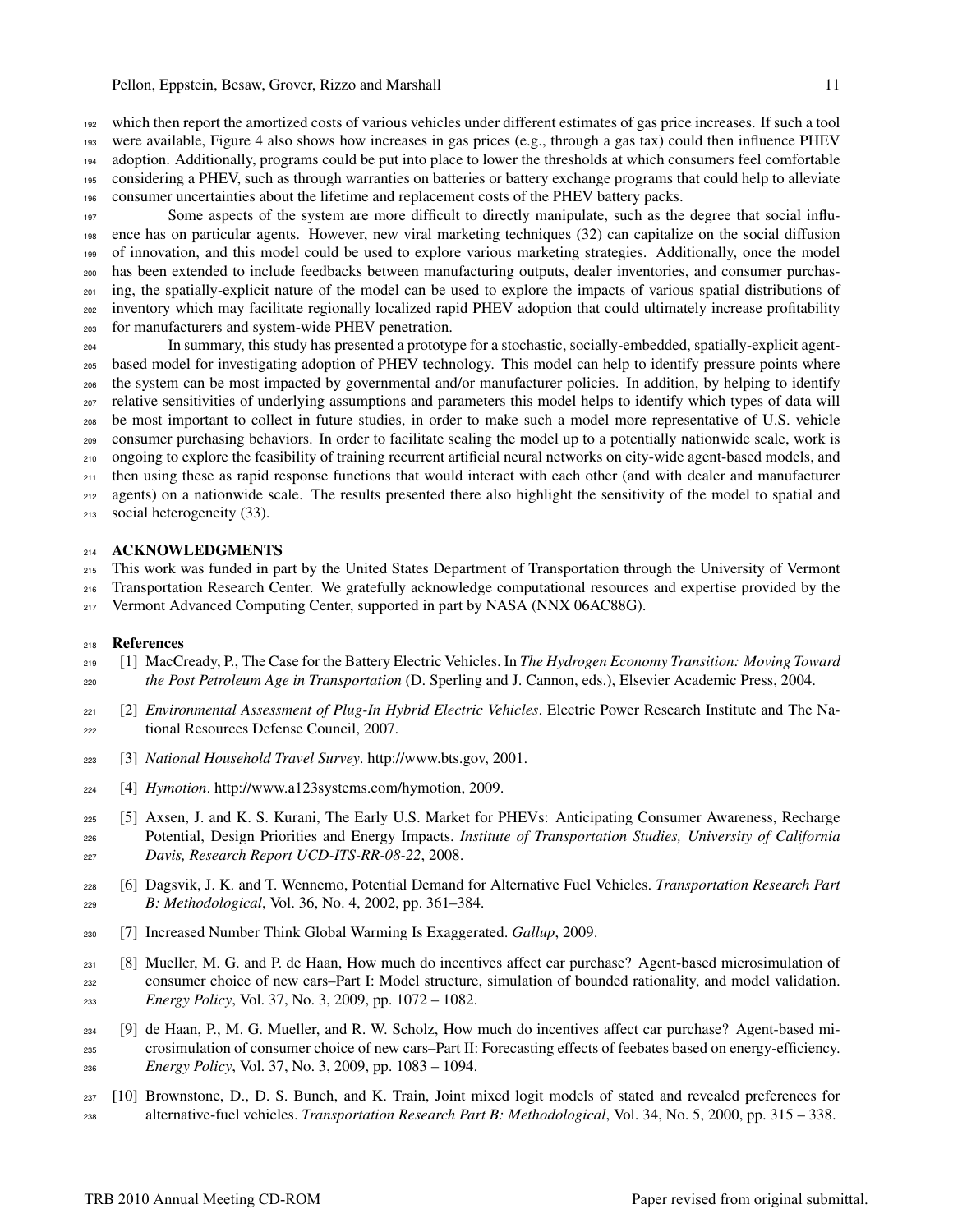- [11] Bolduc, D., N. Boucher, and R. Alvarez-Daziano, Hybrid choice modeling of new technologies for car choice in
- Canada. *Transportation Research Record: Journal of the Transportation Research Board*, , No. 2082, 2008, pp. 63–71.
- [12] Fang, H. A., A discrete-continuous model of households' vehicle choice and usage, with an application to the effects of residential density. *Transportation Research Part B: Methodological*, Vol. 42, No. 9, 2008, pp. 736 – 758.
- [13] Manski, C. and L. Sherman, An Empirical Analysis of Household Choice Among Motor Vehicles. *Transportation Research Part A*, Vol. 14, 1980, pp. 349–366.
- [14] Lave, C. and K. Train, A Disaggregate Model of Auto-Type Choice. *Transportation Research Part A*, Vol. 13, 1979, pp. 1–9.
- [15] Mannering, F. and C. Winston, An Dynamic Empirical Analysis of Household Vehicle Ownership and Utiliza-tion. *RAND Journal of Economics*, Vol. 16, 1985, pp. 215–236.
- [16] Train, K., *Qualitative Choice Analysis: Theory, Econometrics, and an Application to Automobile Demand*. MIT Press, 1986.
- [17] Henesey, P. D. L., L. Ramstedt, J. Tornquist, and F. Wernstedt, An analysis of agent-based approaches to transport logistics. *Transportation Research Part C: Emerging Technologies*, Vol. 13, No. 4, 2005, pp. 255–271.
- [18] Dia, H., An agent-based approach to modelling drive route choice behaviour under the influence of real-time information. *Transportation Research Part C: Emerging Technologies*, Vol. 10, No. 5-6, 2002, pp. 331–349.
- [19] Leiby, P. N., D. L. Greene, D. Bowman, and E. Tworek, Systems Analysis of Hydrogen Transition with HyTrans. *Transportation Research Record: Journal of the Transportation Research Board*, Vol. 1983, 2006, pp. 129–139.
- [20] Struben, J., Technology Transitions: identifying challenges for hydrogen fuel cell vehicles. In *22nd International Systems Dynamics Conference*, Oxford, 2004.
- [21] Stephan, C. and J. Sullivan, An agent-based hydrogen vehicle/infrastructure model. In *2004 Congress on Evolu-tionary Computation*, 2004, pp. 1774–1779.
- [22] Curtin, R., Y. Shrago, and J. Mikkelsen, Plug-in Hybrid Electric Vehicles. *Reuters / University of Michigan Surveys of Consumers*, 2009.
- [23] *Average Fuel Efficiency of U.S. Passenger Cars and Light Trucks*. http://www.bts.gov, 2009.
- [24] Emery, X., A turning bands program for conditional co-simulation of cross-correlated Gaussian random fields. *Computers Geosciences*, Vol. 34, No. 12, 2008, pp. 1850 – 1862.
- [25] Eppstein, M. J., D. E. Dougherty, T. L. Troy, and E. M. Sevick-Muraca, Biomedical Optical Tomography Us- ing Dynamic Parameterization and Bayesian Conditioning on Photon Migration Measurements. *Applied Optics*, Vol. 38, 1999, pp. 2138–2150.
- [26] Albert, R. and A. L. Barabasi, Statistical mechanics of complex networks. *Reviews of Modern Physics*, Vol. 74, 2002, pp. 47–97.
- [27] Granovetter, M., Threshold models of collective behavior. *American Journal of Sociology*, Vol. 83, No. 6, 1978, pp. 1420–1443.
- [28] Watts, D., A simple model of global cascades on random networks. *Proceedings of the National Academy of Sciences*, Vol. 99, No. 9, 2002, pp. 5766–5771.
- [29] *Annual Energy Outlook, 2009*. http://www.eia.gov, 2009.
- [30] Bednar, J. and S. Page, Can Game(s) Theory Explain Culture?: The Emergence of Cultural Behavior Within Multiple Games. *Rationality and Society*, Vol. 19, No. 1, 2007, pp. 65–97.